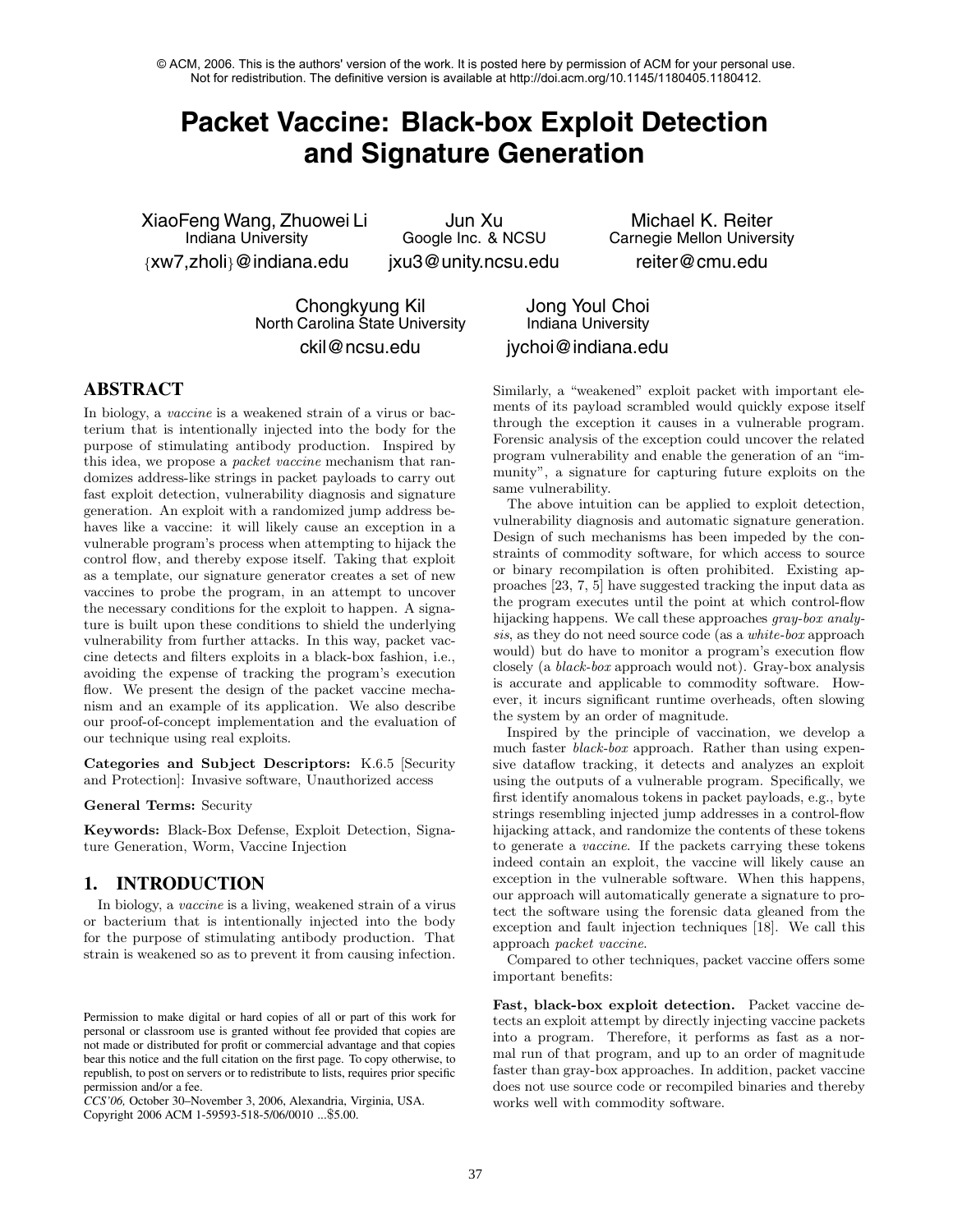**Effective signature generation.** Packet vaccine generates signatures using host information, so it is immune to interference from Internet noise [28] and poisoning [25], which can mislead network-based signature generators (e.g., Early Bird [30], Polygraph [22], Nemean [41]) into generating false signatures. Moreover, the resulting signature tends to capture some key properties of a vulnerability such as the size of a vulnerable buffer, which can be used to detect a range of exploit mutations employed by polymorphic worms.

Using a confirmed exploit as a template, packet vaccine can generate a number of vaccines, i.e., variations of that exploit, to gain a better characterization of a software application's vulnerability. For instance, one type of our signatures uses a packet's field length as an attribute to identify a buffer-overflow attack; injection of vaccines with different field lengths allows us to accurately estimate the size of the underlying vulnerable buffer and thereby generate a more accurate signature (Section 2.3). Moreover, our technique can generate a signature without any information about an application or its protocol.

Some gray-box approaches perform static analysis [3, 21] over a vulnerable program's binary code and could generate signatures more accurate than our signatures. However, our black-box approach tends to be faster than those approaches and even works with obfuscated code [37, 19]. For many exploits, our black-box technique can produce signatures close to their signatures in quality, as we report in our experimental study. We argue that a rapidly-generated and reasonably accurate signature could be more useful in practice because such a signature is supposed to serve as a band-aid to a vulnerable application rather than a permanent fix [20], for use before a software manufacturer finishes developing its patch.

**Low overhead and easy deployment.** Packet vaccine is more lightweight and easier to deploy than many existing techniques. Exploit detection using our approach does not require installing *anything* on the host running vulnerable programs. Vulnerability diagnosis needs only a lightweight collector to gather forensic data from an exception, and even this requirement can be waived for operating systems which already offer error logging and debugging services. For example, Windows XP's event logs contain everything we need, such as corrupted pointer contents.

We present the design of the packet vaccine mechanism (Section 2) and the implementation of this technique in the paper. We evaluate it using real exploits and signatures generated by a gray-box approach (Section 3). Our study shows that packet vaccine can effectively detect exploits, and efficiently generate signatures of high quality. A problem of a vaccine is that it could modify a server's state, and interrupt its service. To apply this technique to protect an online service, we present an architecture which employs test servers to carry out exploit detection, and empirically evaluate its performance with a proof-of-concept implementation (Section 4). We also discuss the limitations of our approach (Section 5) and review related work (Section 6).

### **2. DESIGN**

In this section, we present the design of the packet vaccine mechanism. Figure 1 illustrates the major steps of our approach: vaccine generation, exploit detection, vulnerability diagnosis and signature generation.

Vaccine generation is based upon detection of anomalous packet payloads, e.g., a byte sequence resembling a jump address, and randomization of selected contents. A vaccine generated in this way can detect an exploit attempt, since it should now trigger an exception in a vulnerable program. Vulnerability diagnosis correlates the exception with the vaccine to acquire information regarding the exploit, in particular the corrupted pointer content and its location in the exploit packet. Using this information, the signature generation engine creates variations of the original exploit to probe the vulnerable program, in an effort to identify necessary exploit conditions for generation of a signature.

### **2.1 Vaccine Generation**

To generate a vaccine, we need to preserve the exploit semantics—i.e., its behavior that leads to an attempt to hijack control flow—while weakening it enough to prevent a control-flow hijacking from succeeding. Here, we describe a simple way to do that.

A key step in most exploits is to inject a jump address to redirect the control flow of a vulnerable program. Such an address points to somewhere in the stack or heap in a code-injection attack, or to a global library entry in an existing-code attack. Our approach is to check every 4-byte sequence (32-bit system) or 8-byte sequence (64-bit system) in a packet's application payload, and then randomize those which fall in the address range of the potential jump targets in a protected program. The vaccine generated in this way should cause an exception, segmentation fault (SEGV) or illegal instruction fault (ILL), to a vulnerable program's process if an exploit is indeed present in the original packet. A question here is how to determine the address range.

**Address Range.** A process's virtual memory layout is usually easy to obtain. On Linux and UNIX, the proc virtual filesystem maintains a file called maps under the directory /proc/pid/ that offers the runtime memory layout for the process pid. From that file, we can obtain the base addresses for the stack (usually from 0xc00000000 downwards) and the entry for function libraries (in segment 0x40000000). The base address for heap is the end of the BSS segment, which can be determined by analyzing the binary executable using tools such as objdump or readelf. To find out the address range, we also need to know an application's stack and heap sizes. These can be estimated by monitoring stack and heap usage recorded in the status file of the application's process for a period of time. Using these data, we determine the address ranges as follows. Let b*<sup>s</sup>* and u*<sup>s</sup>* be the stack's base address and typical maximum usage, respectively. Stack addresses are estimated to range from  $b_s - \alpha u_s$ to  $b_s$ , where  $\alpha \geq 1$  is a ratio for keeping a safe margin. Similarly, the heap range is approximated as  $b_h$  to  $b_h + \alpha u_h$ , where  $b_h$  and  $u_h$  are the heap's base and typical maximum usage, respectively.<sup>1</sup> Address ranges can also be customized by the user. For example, one could restrict monitoring to the heap on an operating system with a nonexecutable stack.

<sup>1</sup>A process may have multiple heap regions, which can be observed from its memory maps. In this case, we can use the base addresses of these regions plus  $\alpha u_h$  to estimate multiple heap address ranges.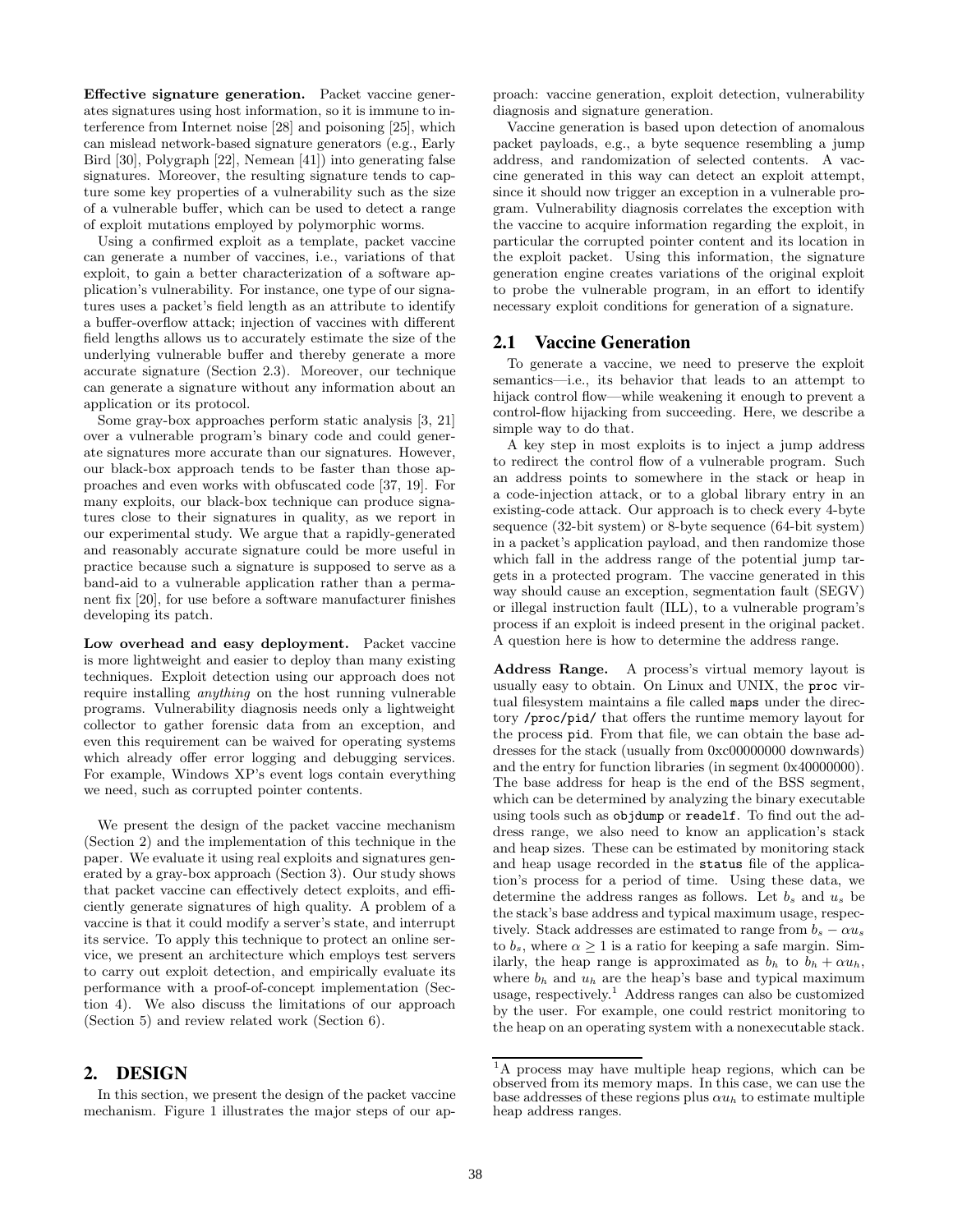

**Figure 1: The design of packet vaccine.**

We can pinpoint the address range of the global libraries intensively used by exploits, e.g., msvcrt.dll or libc.so, and even the entry addresses of some "dangerous" functions, such as system() and execve(). These addresses can be easily acquired on Linux or UNIX using the maps file and the command nm. A Windows application's memory information can be collected using memory monitoring tools like Memview [16] or debugging tools such as CDB or NTSD [34]. The address range could also cover the global offset table (GOT), though this might not be necessary: an exploit usually changes a function pointer in the GOT to an address in the stack or heap, where the attack code lies. Again, it is at the user's discretion to decide the coverage of the address range. The larger the range becomes, the more packets must be checked and randomized.

Address ranges can also be approximated through an empirical study of known exploits, which could reveal 'hotspots' to which most exploits jump. In our research, we collected around 1000 jump addresses from known exploits and discovered that on Linux, most code-injection attacks use the jump addresses either in the range 0xbfff0000 to 0xbffffffff for the stack or 0x08040000 to 0x08ffffff for the heap. This treatment also works for existing-code attacks, as most of these exploits use a small set of libc (Linux or UNIX) or dll (Windows) functions as stepping stones.

**Vaccine Generation Algorithm.** Now we are ready to present the vaccine generation algorithm, which is formally described as follows.

- Gather data from the application being protected and build a *target address set*  $T = [b_s - \alpha u_s, b_s] \cup [b_h, b_h +$  $\alpha u_h$  ∪S, where S is a set containing the address ranges of objects other than the stack and heap, such as the entries for global library functions.
- Aggregate the application payloads of the packets in one session into a dataflow, carry out a proper decoding (e.g., Unicode decoding, URL decoding, etc.) if necessary and scan that dataflow to find all byte sequences  $\tau \in T$ .
- For every  $\tau$ , replace its most significant byte with a byte randomly drawn from a scrambler set  $R$  to output a new dataflow.
- Construct vaccine packets using the new dataflow as application payloads.

In the above algorithm, the scrambler set  $R$  could be set to avoid introducing undesired symbols (such as syntax tokens) which could interrupt a protocol, and ensure a randomized byte sequence falls *outside* a process's memory map. An example of R is  $\{A \text{ to } Z, a \text{ to } z, 0 \text{ to } 9, + \text{ and } -\}$ .

For example, the payload of the Code Red II worm is presented in Figure 2. Our vaccine generator identifies multiple occurrences of the byte sequence 0x7801cbd3 from the payload after Unicode decoding. This sequence falls in the address range of msvcrt.dll, which is being monitored. Therefore, a vaccine is generated as illustrated in Figure 2,

#### **The Orignal Packet of Code Red:**

GET /default.ida?NNNNNNNNNNNNNNNNNNNNNNNNNNNNNNNNNNNNNNNNN NNNNNNNNNNNNNNNNNNNNNNNNNNNNNNNNNNNNNNNNNNNNNNNNNNNN NNNNNNNNNNNNNNNNNNNNNNNNNNNNNNNNNNNNNNNNNNNNNNNNNNNN NNNNNNNNNNNNNNNNNNNNNNNNNNNNNNNNNNNNNNNNNNNNNNNNNNNN NNNNNNNNNNNNNNNNNNNNNNNNNNN%u9090%u6858%ucbd3%u**78**01%u909 0%u6858%ucbd3%u**78**01%u9090%u6858%ucbd3%u**78**01%u9090%u9090%u8190 %u00c3%u0003%u8b00%u531b%u53ff%u0078%u0000%u00=a HTTP/1.0\r\n

#### **A Vaccine Packet for Code Red:**

GET /default.ida?NNNNNNNNNNNNNNNNNNNNNNNNNNNNNNNNNNNNNNNNN NNNNNNNNNNNNNNNNNNNNNNNNNNNNNNNNNNNNNNNNNNNNNNNNNNNN NNNNNNNNNNNNNNNNNNNNNNNNNNNNNNNNNNNNNNNNNNNNNNNNNNNN NNNNNNNNNNNNNNNNNNNNNNNNNNNNNNNNNNNNNNNNNNNNNNNNNNNN NNNNNNNNNNNNNNNNNNNNNNNNNNN%u9090%u6858%ucbd3%u**a0**01%u9090 %u6858%ucbd3%u**04**01%u9090%u6858%ucbd3%u**8c**01%u9090%u9090%u8190% u00c3%u0003%u8b00%u531b%u53ff%u0078%u0000%u00=a HTTP/1.0\r\n

#### **Figure 2: A vaccine generated from Code Red II worm.**

in which the most significant bytes of the sequence have been scrambled.

**Discussion.** A central question here is whether the vaccine generated above is effective in detecting an exploit if it is indeed present. Exploits tend to be fragile—a random perturbation could cause them to vanish. For example, randomization of protocol syntax tokens, such as the keyword 'GET' in the above example, renders the vaccine impossible to parse; modification of other exploit tokens can modify the exploit semantics, i.e., interfere with the exploit's attempt to hijack control flow. We address these concerns as follows.

Our approach is very unlikely to modify a protocol's syntax tokens, which usually look quite different from a suspicious jump address. We checked the most frequently used syntax tokens in HTTP, FTP and SMTP, and found none of them coincide with a typical Linux stack segment (0xbfff) and heap segment (0x08). To make the break of protocol syntax even less likely to happen, we can use a *whitelist* to guide vaccine generation. The whitelist contains all syntax tokens of a protocol, which can be either collected from the protocol's RFC or extracted from users' normal traffic. In our research, we were able to extract all important HTTP syntax tokens from one million HTTP traces. When generating vaccines, the generator checks a byte sequence  $\tau$ against that whitelist. If it contains a syntax token, or it is a substring of such a token, the generator will refrain from scrambling it.

Our approach can also preserve exploit semantics in most cases. Exploits typically provide certain protocol parameters in the payload, in order to drive the target program's state to a "breakpoint" where exploit payload can be injected [3, 7]. Theoretically, it is possible for these parameters to coincide with addresses in  $T$ . However, this seems to be rare in practice, especially for protocols with an uneven distribution of byte values (e.g., text-based protocols such as HTTP). The appearance of an address-like string is uncommon for these protocols, as discovered in previous research [24, 39]. Furthermore, although binary protocols such as DNS could have an even distribution of byte values, the set  $T$  is usually small, occupying less than 0.1% of the virtual memory address space, and an exploit's parameters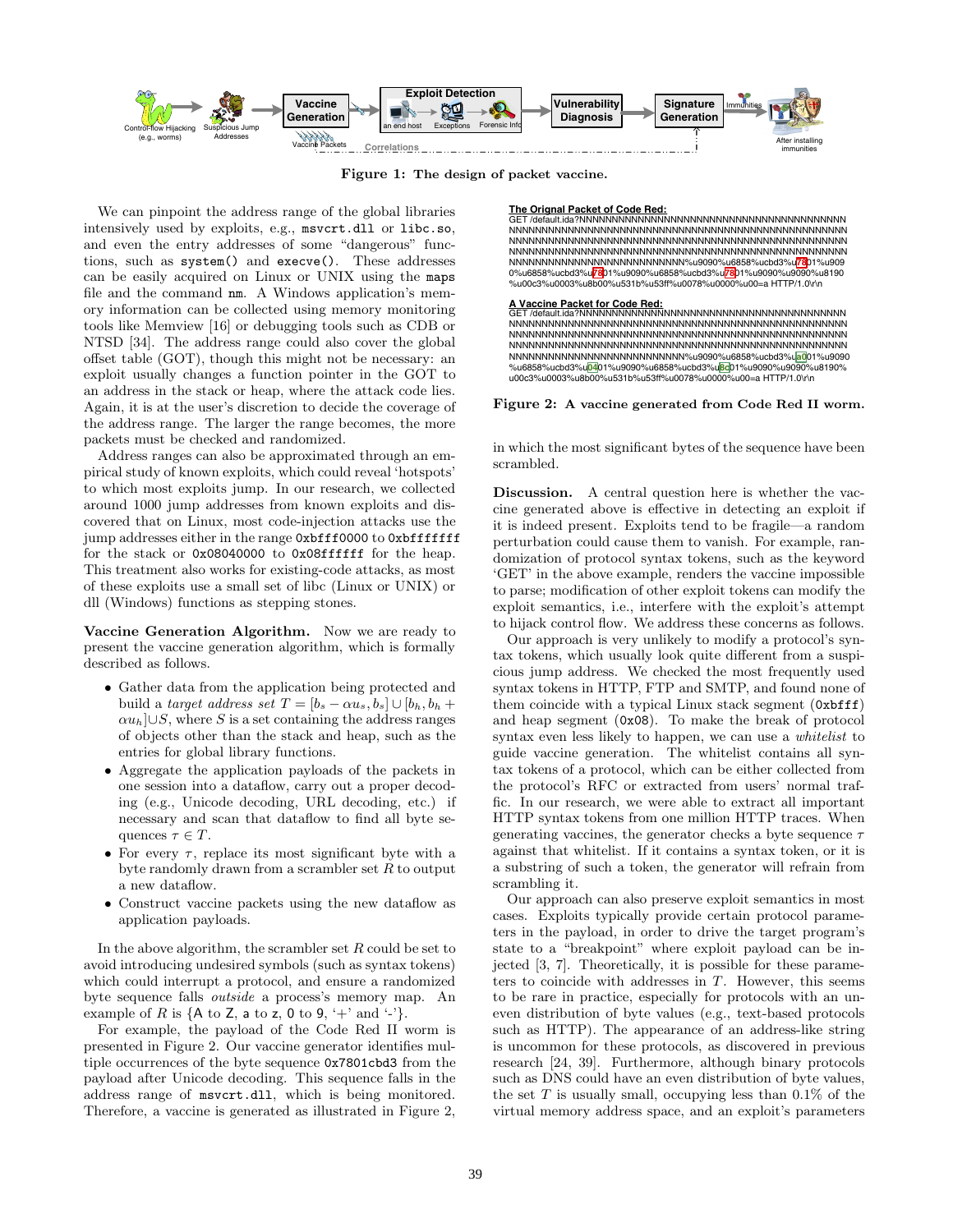(except the injected code) are usually short, less than tens of bytes as we observed in our experiments. Therefore, it seems that the chance a byte sequence in  $T$  coincides with a necessary exploit parameter is small. In our research, we carefully studied 26 exploits, including attacks through binary protocols, and found none of their parameters were tampered with by our approach. In addition, those parameters are mostly dependent on the underlying vulnerability, which could leave an attacker little room to vary them.

Our randomization strategy also helps preserve exploit semantics: instead of scrambling the whole byte sequence, we only modify *one* byte—the most significant byte. We could extend the idea, for example, by generating three vaccines, each of which scrambles one of the three most significant bytes of the sequence. These vaccines can then used to probe an application in parallel. As a result, even if an exploit does use an address-like two-byte parameter (such as 0xbfff), we can still detect the exploit. Another approach involves a simple network anomaly detector (NAD) which narrows the search for address-like substrings to only part of an anomalous packet's payload. For example, a NAD monitoring the length of packets' application fields may identify an overlong CGI parameter; this allows a vaccine generator to scan only that field, avoiding randomizing other parameters even if they look like addresses. We can also whitelist well-known exploit tokens such as  $\chi$ n, and tokens present in normal traffic such as .ida?. All of these will then be kept intact during vaccine generation.

# **2.2 Exploit Detection and Vulnerability Diagnosis**

Exploit attempts from vaccine packets are detected from the exceptions they cause in a vulnerable program, such as SEGV and ILL. Such exceptions happen with high probability if exploits' jump addresses have been scrambled.

The objective of vulnerability diagnosis is to reliably correlate an exception with one of the byte sequences being randomized, which identifies the location of the jump address on an exploit packet. This correlation is established by matching these byte sequences to the forensic data gathered from an exception, in which the corrupted pointer is of particular importance. On x86 systems, the corrupted pointer which causes a SEGV exception can be found in register CR2. It may also appear in EIP. Our approach logs the contents of these registers once an exception happens.

Formally, vulnerability diagnosis works as follows. Let  $\tau_1, \tau_2, \ldots, \tau_n$  be the byte sequences (tokens) of a vaccine packet that have been scrambled (i.e., the high-order byte randomized) by the vaccine generator. Let  $p$  be the forensic string—the corrupted pointer collected from registers. If  $p = \tau_i$  for  $1 \leq i \leq n$ , we correlate  $\tau_i$  with the exception. This correlation can be validated using the following test: we randomize *all* bytes of  $\tau_i$  to produce a new token  $\tau$  and use it to generate a new vaccine; sending this vaccine to the vulnerable program, we check whether the exception happens again and the corrupted pointer also changes to  $\tau$ . The validation test can be repeated to increase the confidence in the correlation.

### **2.3 Signature Generation**

After vulnerability diagnosis, we have identified the jump address and its location in an exploit packet. The address alone, however, could be too general to be a signature, especially for binary protocols such as DNS. More information is required to form a high-quality signature. Here, we describe a *signature generation engine* that uses a known exploit as a template to generate vaccines and injects them into a vulnerable program to acquire key attributes of the underlying vulnerability. We call this technique *vaccine-injection* (VI). Our approach can generate signatures with or without application-specific information, as we elaborate below.

**Application-independent Signature Generation.** We can generate a signature without any knowledge about an application's protocol. Such a signature is in the form of a *token sequence*, which consists of an ordered sequence of byte strings (tokens) [22]. These tokens' locations in the exploit packet's payload could also be included as a part of the signature for a binary application protocol such as DNS. Our idea is to determine the roles played by individual bytes in an exploit by scrambling them to create vaccines and testing them in the vulnerable application, in an effort to identify the inputs necessary for the exploit to occur.

Let  $L$  be the byte length of an application-level exploit dataflow, and  $B[i]$  be the *i*th byte on that dataflow, where  $1 \leq i \leq L$ . Suppose the scrambled jump address  $\tau$  with a byte length  $l$  starts from the *r*th byte. The signature generation engine generates  $L-l$  vaccines,  $\{v_1, v_2, \ldots, v_{r-1},\}$  $v_{r+l}, \ldots, v_L$ , such that  $v_i$  ( $1 \leq i \leq L$ ) randomizes the *i*th byte of the exploit payload and also keeps the token  $\tau$ . Then, it injects all these vaccines into a vulnerable program. If v*<sup>i</sup>* does *not* cause any exception, we record  $B[i]$  (and also i for a binary protocol) as a signature token. A signature is formed using these tokens and the target address set T. A dataflow is deemed to match such a signature if it contains all these tokens and at least one byte sequence in T. We refer to this approach as *byte-based vaccine injection* (BVI).

Some servers process requests using multiple processes, such that crashing one does not affect the others. This property allows us to test many vaccines in *parallel*. Many exploits have exploit payload of a modest size, usually below 1kB. Therefore, we believe BVI can offer good performance. We also adopted a 'block-searching' technique to reduce the number of vaccines for generating a signature. We first test a vaccine which randomizes a *block* of contiguous bytes on an exploit packet. If the vaccine still causes the exception, we move on to randomize another byte block; otherwise, we test every byte inside that block to identify signature tokens. However, BVI could still be slow if the payload is large.

An attacker might duplicate an exploit token to several places. For example, the Code Red II worm (Figure 2) has multiple %u tokens, any of which is sufficient for the exploit to occur. This prevents the BVI algorithm from detecting that token, as randomization of one of its replicas does not make the exception disappear. We can solve this problem using an improved BVI algorithm described as follows. A vaccine  $v_i'$  scrambles the first i bytes on the exploit dataflow except all the signature tokens identified so far. If the vaccine does not cause any exception to the vulnerable program, the signature engine records the ith byte as a new signature token. Otherwise, our approach scrambles that byte before generating the next vaccine  $v'_{i+1}$ . This approach can capture one of the duplicated tokens. However, it is not parallelizable. Fortunately, such a duplication trick cannot be played on most tokens (e.g., .ida and GET) and thus the original BVI algorithm works in many cases.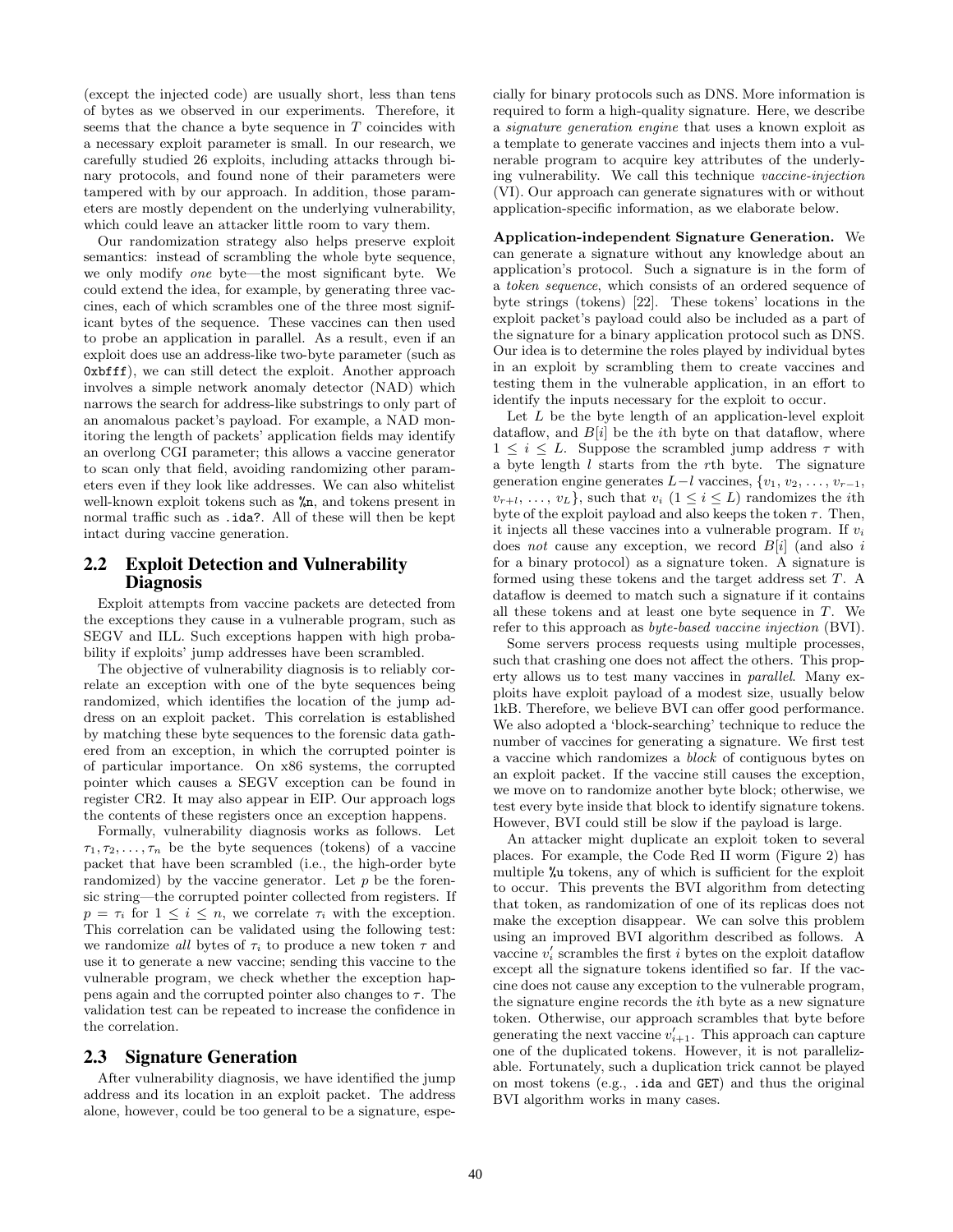**Using Protocol Information.** If an application's protocol specifications are available, in some cases we can generate a very accurate signature, close to a vulnerability-based signature. Such a signature makes use of the characteristics of buffer-overflow exploits and format-string exploits to describe a vulnerability. The algorithm for generating these signatures is also built upon the VI technique, and so we call the approach *application-based vaccine injection* (AVI).

Buffer-overflow exploits usually employ anomalously long fields [14]. Thus, a signature of the form (*application*, *command*, *field.name*, *max.field.size*) offers a good description of the vulnerability being exploited. Our signature generation engine first identifies the application field that includes the jump address, and then makes a quick estimate of that field's length using the number of the bytes prior to the address. This gives a coarse signature. To refine that signature, our approach iteratively alters the field size to generate new vaccines, and injects them into the vulnerable program. If a vaccine makes the exception disappear, we infer that the field is too short and then increase it. Otherwise, we shrink that field. Using a binary search, we can quickly determine the minimal length for the exploit to happen. The signature generated in this way can be pretty close to the size of a vulnerable buffer: for example, our experiment over ATP httpd (see Section 3.3) produced a signature only 23 bytes longer than the real size of the program's vulnerable buffer.

Format-string exploits usually contain the special symbol %n. In addition, the address token usually appears prior to this symbol. Therefore, a simple representation of the signature could be as follows: (*application*, *command*, *field.name*, %n). The accuracy of this signature can be verified by removing the %n from a vaccine to test the vulnerable program.

### **3. EVALUATION**

We evaluated packet vaccine using a proof-of-concept implementation. In this section, we first describe this implementation and then present our experimental results and analysis on vaccine effectiveness and signature quality.

Our experiments were carried out on two Linux workstations: one with Redhat 7.3 operating system, Intel Pentium 4 1.5GHz CPU and 256MB memory, and the other with Redhat 6.2, Pentium 3 1GHz CPU and 256MB memory. We used the Redhat 7.3 system for all experiments except those involving the Bind TSIG exploit, which requires Redhat 6.2.

We also used several network traces to evaluate the quality of the signatures generated by our approach. Our dataset includes a trace of one million HTTP flows and one million DNS flows in and out of Indiana university.

#### **3.1 Prototype Implementation**

We implemented packet vaccine on Linux. The target address set T is extracted from an application's process proc files, including maps and status, and sent to a vaccine generation module. This module scans the dataflow of a recorded session for the byte sequences inside  $T$ , scrambles their most significant bytes, creates a socket to convert the new dataflow into vaccine packets and transports them to the application. On the systems running the application, we installed a process monitor developed using ptrace, which serves as a collector to gather the contents of important registers should an exception happen to the process being monitored. Registers important to vulnerability diagnosis are CR2 and EIP. However, CR2 can be accessed only in kernel mode. In our research, we developed a kernel patch for Linux 2.4.18 to read its content.

The signature generation engine has two components, a *prober* and a *verifier*. The prober tests an application using vaccines to identify signature tokens. It can work remotely. The verifier monitors processes for exception signals, and restarts the application if necessary. In our implementation, the verifier was embedded in the ptrace-based monitor. On starting signature generation, the prober first makes a persistent connection with the verifier, and then sends a vaccine packet to the application. If the application's process crashes, the verifier intercepts the exception signal and notifies the prober through the connection. Otherwise, the verifier waits for a period of time (longer than the maximum crash time) before signaling that no exception has occurred. Our implementation supports both the BVI and AVI algorithms and can generate token-sequence and application-level signatures. We implemented only sequential vaccine injection in our prototype system, which unfortunately introduced performance penalties. In our experiments, we found that some applications could take tens of milliseconds to crash. The delay caused by awaiting the crashes of multiple processes could be greatly reduced by a parallel approach.

#### **3.2 Vaccine Effectiveness**

A paramount question for packet vaccine is a vaccine's ability to detect an exploit. We address this question through an empirical evaluation reported in this section. We carried out experiments on real exploits of seven vulnerable applications obtained from SecurityFocus.<sup>2</sup> They have also been widely used for evaluating other techniques (e.g., [14, 40, 7]). In our research, we made sure that all these exploits were successful in the vulnerable applications by spawning a remote shell before testing them with our technique.

Packet vaccine successfully detected these exploits, and additionally diagnosed the related vulnerabilities to generate precise signatures. The details of exploits and detection results are listed in Table 1. While we implemented our proof-of-concept system only on Linux, we also analyzed another 19 exploits which include Windows-based exploits such as Code Red II. We found none of their semantics would be damaged by our approach. This implies that packet vaccine should also detect them.

Detecting a heap-based overflow turned out to be a little trickier. In the experiment on openssl, the value of the byte sequence we got from CR2 was larger than that of the randomized token by 12. We explain this as follows. The exploit took advantage of the free() function to overwrite a function's return address. The location of that address was faked as the content of a linking pointer in a bogus idle memory segment's heap management data structure. On the exploit's payload, the address of that segment's header was provided. That address was supposed to be lower than the linking pointer's address by 12. The exception happened when the heap management system attempted to access that linking pointer using the header's address which was randomized by our approach.

 $\rm ^2Technical$  details of these exploits can be found by searching their Bugtraq ID from http://www.securityfocus.com.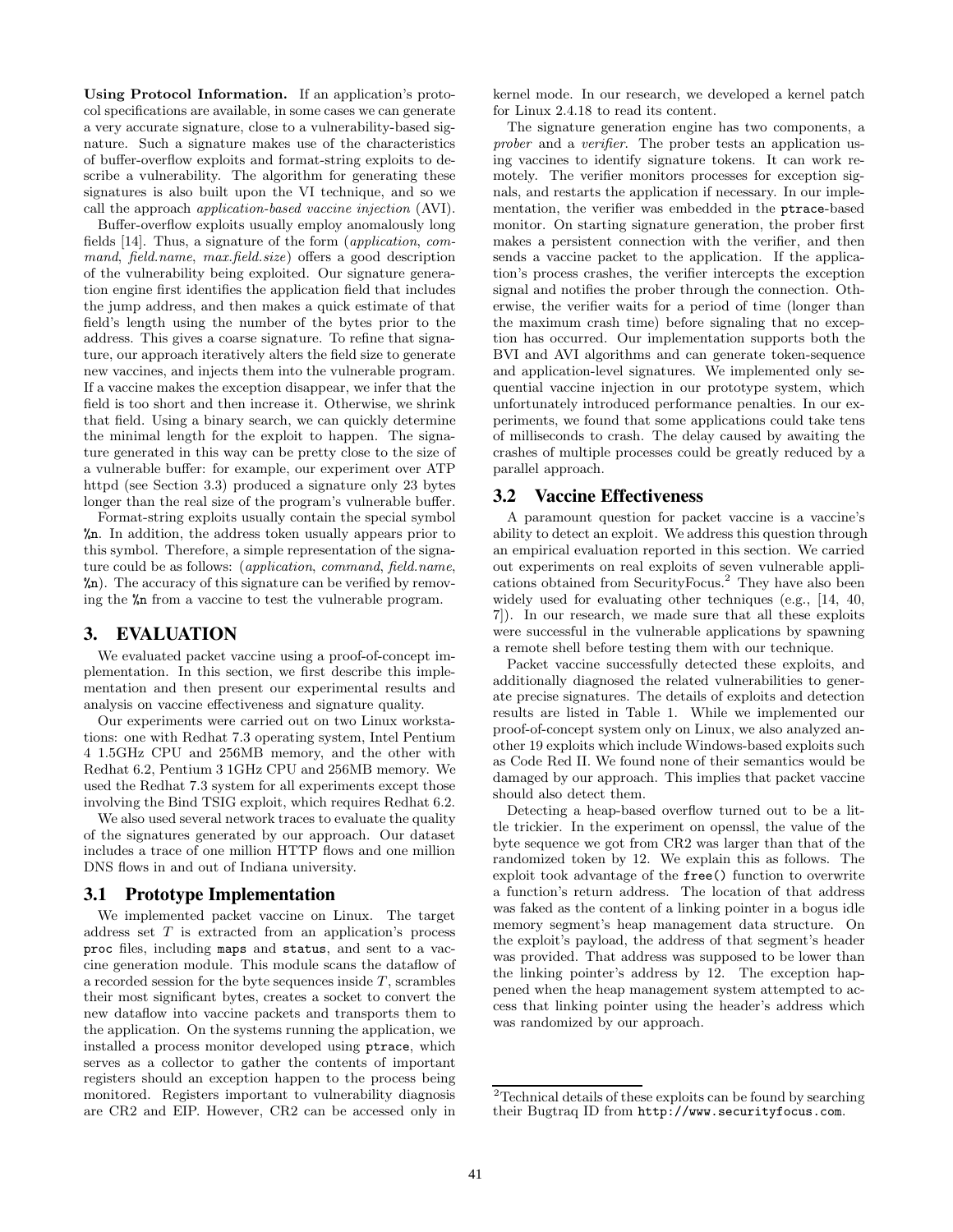| Exploits              | Bugtraq ID | Vulnerability Type           | Exploit Packet Length | Detected ' | Number of Address-like Tokens |
|-----------------------|------------|------------------------------|-----------------------|------------|-------------------------------|
| BIND tsig             | 2402       | stack-based buffer overflow  | 510                   | Yes        |                               |
| Light httpd           | 6162       | stack -based buffer overflow | 231                   | Yes        | 13                            |
| ATP httpd             | 8709       | stack-based buffer overflow  | 820                   | Yes        | -90                           |
| Samba                 | 7294       | stack-based buffer overflow  | 3097                  | Yes        | -26                           |
| OpenSSL <sub>v2</sub> | 5363       | heap-based buffer overflow   | 474                   | Yes        |                               |
| wu-ftpd               | 1378       | format string attack         | 435                   | Yes        |                               |
| rpc.statd             | 1480       | format string attack         | 1076                  | Yes        |                               |

**Table 1: Exploit Detection.**

| Exploits    | Application Signature                                  | Time(s) | Byte Sequence Signature                                                                  | Time(s) |
|-------------|--------------------------------------------------------|---------|------------------------------------------------------------------------------------------|---------|
| BIND tsig   |                                                        |         | $\overline{4-12}$ (00, 01, 00, 00, 00, 00, 00, 01, 3c), 73 (3c), 134 (0c), 147 (31), 197 | 4.881   |
|             |                                                        |         | $(0c)$ , 210 (3e), 273 (3e), 336 (1e), 367 (10), 384 (3e), 447 (34), 500 (00),           |         |
|             |                                                        |         | $505-507$ (00, 00, fa)                                                                   |         |
| Light httpd | $\overline{GET}$ , filename, 178)                      | 0.345   | $0-3$ (47, 45, 54, 20), 229-230 (0a, 0a)                                                 | 1.360   |
| ATP httpd   | $\ldots$ GET', filename, 703)                          | 0.274   | $0-4$ (47, 45, 54, 20, 2f), 818 (0a)                                                     | 2.708   |
| Samba       | ., 'TRANS2 OPEN2',                                     | 0.622   | $0-2$ (00, 04, 08), 4-8 (ff, 53, 4d, 42, 32), 28-29 (01, 00), 32-33 (64, 00),            | 7.636   |
|             | filename, $2000$ )                                     |         | $37-40$ (d0, 07, 0c, 00), 55-56 (d0, 07), 58-60 (00, 0c, 00), 63-66 (01, 00,             |         |
|             |                                                        |         | 00, 00)                                                                                  |         |
| OpenSSL v2  | ., 'Master Key',                                       | 0.358   | $0-11$ $(81, d8, 02, 01, 00, 80, 00, 00, 00, 80, 01, 4e)$                                | 5.012   |
|             | arguments, 298)                                        |         |                                                                                          |         |
| wu-ftpd     | (., 'SITE', 'EXEC', %n)                                | 0.130   | $0-9$ (53, 49, 54, 45, 20, 45, 58, 45, 43, 20), 431-432 (25, 6e)                         | 4.228   |
| rpc.statd   | $\overline{(\cdot, \text{ 'STAT'}}, \text{name}, \%n)$ | 0.116   | $4-31$ (00, 00, 00, 00, 00, 00, 00, 02, 00, 01, 86, b8, 00, 00, 00, 01, 00, 00,          | 5.780   |
|             |                                                        |         | $00, 01, 00, 00, 00, 01, 00, 00, 00, 20), 36-39(00, 00, 00, 00, 09), 60-63$              |         |
|             |                                                        |         | $(00, 00, 00, 00), 68-74(00, 00, 00, 00, 00, 00, 03), 164-165 (25, 6e)$                  |         |

**Table 2: Signatures Generated. A token in a byte sequence signature is represented as** *i* − *j*(*Bi,...,B<sup>j</sup>* ) **(***i* ≤ *j***), where** *i* **and** *j* **are the positions of the individual bytes on the token and** *B<sup>i</sup>* **is a byte's hexadecimal value. For example, 229-230(0a,0a) indicates that the token** 0x0a0a **lies between the 229th and the 230th bytes in the payload. The position information is** *optional* **and not useful for text-based protocols such as HTTP.**

#### **3.3 Signature Quality and Performance**

A summary of results of our experiments on signature generation can be found in Table 2. To evaluate the quality of our signatures, we compared them with signatures reported in recent literature [3]. A vulnerability-based signature can prevent all possible exploits on a vulnerability [7]. Recently, Brumley et al. have proposed a gray-box approach to generate such a signature on the basis of static analysis of a vulnerable program's binary code [3]. Their technique intensively utilizes application information.

Brumley et al. describe in their paper two *monomorphicexecution-path* (MEP) signatures, one for Bind TSIG and the other for ATP httpd. MEP signatures computed from a single exploit are usually not vulnerability-based. Nevertheless, with the information extracted from the vulnerable application, they are still very accurate. Here, we analyze our signatures using these signatures.

**Quality of the Token-Sequence Signature: Bind-TSIG.** Bind is a very popular DNS server. It supports a secret-key transaction authentication in which messages bear transaction signatures (TSIG). There is a buffer-overflow vulnerability in Bind 8.2.x which allows an attacker to gain control of a system running Bind. This vulnerability can be exploited through both UDP and TCP queries. Our experiments were on UDP-based exploits and Bind 8.2.2. Figure 3 presents the MEP signature (the first row) and our token-sequence signature (the second row) computed using the BVI algorithm.<sup>3</sup>

Both signatures include bytes 6 to 10 which are zero and bytes 505 to 507 which are 0x0000fa (a zero-length Qname followed by the field type TSIG). From Bind's source code, we found that these bytes are the most important tokens for a successful exploit. Besides these tokens, our signature also contains some other bytes. Bytes 4 to 5 are the number of queries inside the packet. Byte 4 must be zero for the UDPbase exploit due to the size limit of a UDP-based packet. However, byte 5's content is unnecessarily specific because an exploit using more than one query could also succeed. On the other hand, byte 5 must be nonzero, which has not been pointed out by the MEP signature. Bytes 10-11 are the 'ARcount' field, which indicates the number of resource records in the additional records part. It must be nonzero to accommodate the TSIG field, but our signature is unnecessarily specific in fixing its value. Byte 12 appears in both signatures, but ours specifies its content. Ten bytes in the interval 73 to 447 in our signature are also unnecessarily specific. These ten bytes serve as the length octets in the 'Qname' field of a query, which are important for the successful parsing of a DNS query. However, an attacker may change the structure of the exploit packet to avoid these bytes. This problem is hard to avoid with only a single instance of the exploit and no application information at all.

The MEP signature also has some problems. It misses bytes 4 and 11, and also contains unnecessarily specific tokens, such as bytes 268 and 500. Byte 500 is also present in our signature. Both bytes signal the end of a query in a particular exploit. However, the attacker can avoid them by changing an exploit packet's structure, such as the number of questions and their sizes. For example, byte 268 has a nonzero value in the exploit used in our research.

A more accurate signature could be generated by our technique given more than one exploit instance. In our research, we compared another exploit of the Bind-TSIG vulnerability with the above one. These two exploit packets share 19 bytes at the same locations of their application payloads. Based on these 19 bytes, the BVI algorithm generated another signature (the third row in Figure 3) with 10 bytes.

 $3$ Our signature may also include the target address set  $T$ , which we believe does not make the signature too specific for a control-flow hijacking attack. This is because that set includes all possible jump targets, not a specific address.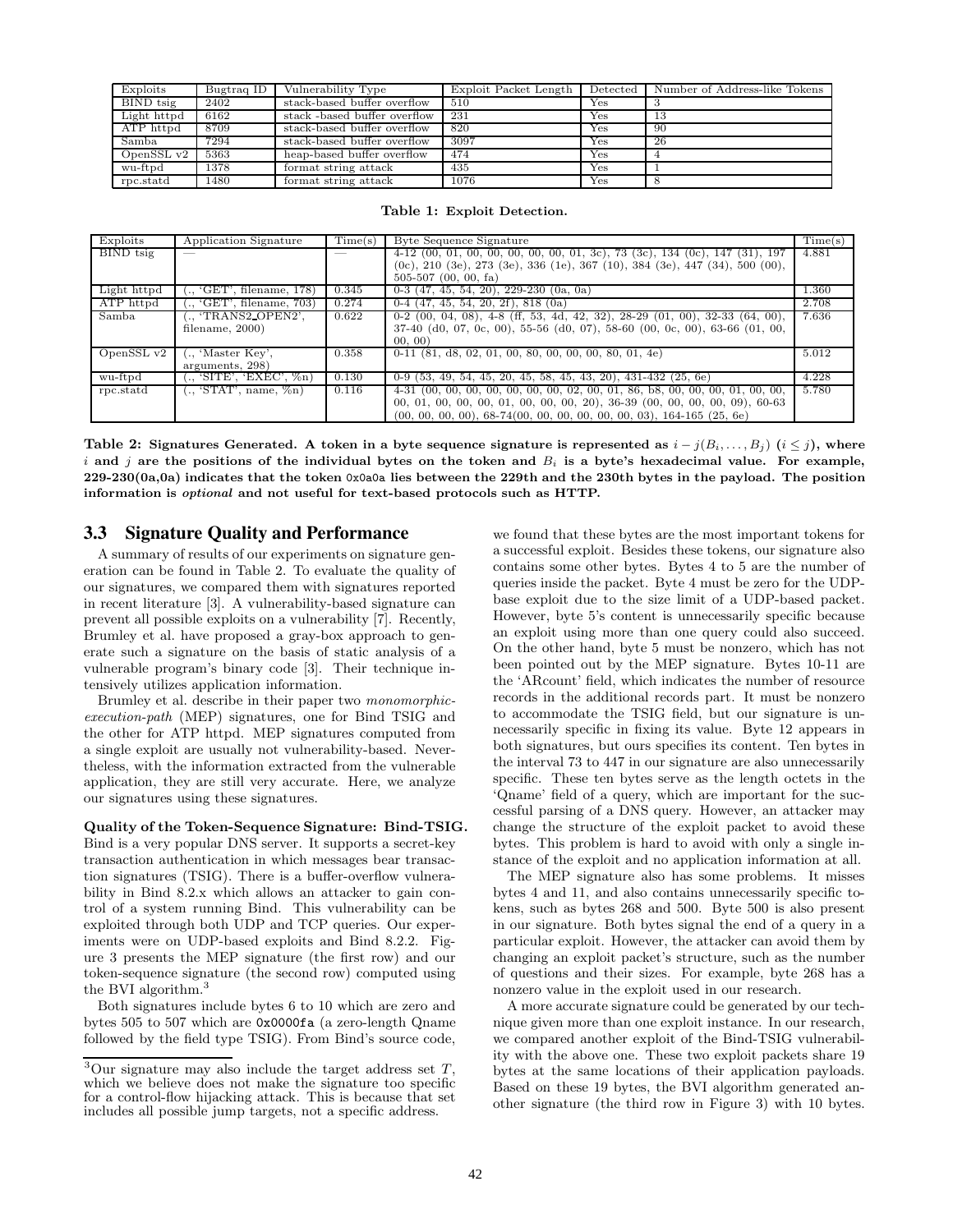

**Figure 3: Signatures for Bind TSIG.**

Only one of them, byte 11, is unnecessarily specific. This signature is comparable to the MEP signature in quality and capable of fending off many attacks on the vulnerability.

Using the block-searching technique, a sequential BVI algorithm took 4.881 seconds to generate the first token-sequence signature for Bind. We believe an optimized implementation and introduction of parallelization could improve that performance. The second signature was generated within 0.2 seconds.

**Quality of the Application-level Signature: ATPhttpd.** We also compared our application-level signature for ATP-httpd with the MEP signature in [3]. ATP-httpd contains a vulnerable buffer which will be overrun by a requested filename longer than 680 bytes. Built upon the analysis of the program's binary code, the MEP signature contains richer information than ours. It points out the HTTP command which leads to the vulnerability could be either 'GET' or 'HEAD', while our signature only identifies 'GET' from a single exploit instance. However, the MEP signature contains two specific tokens,  $\frac{\sqrt{7}}{2}$  and  $\frac{\sqrt{7}}{2}$ , which actually are parts of the shell code. In addition, the total field length required by their signature is 812 bytes, which is not necessary for an exploit. Our signature offers a better estimate of the vulnerable buffer size. The AVI algorithm determined the maximal length of the field 'filename' as 703, 23 bytes longer than the vulnerable buffer. These 23 bytes turned out to be the local variables between the buffer and the pointer overwritten by the exploit. Our approach took 0.274 seconds to generate the signature. By comparison, the algorithm in [3] spent more than a second to complete a single step of signature generation which converts the results from static analysis into a signature.

In summary, it comes as little surprise that the MEP signatures are more accurate than our signatures in general. However, their quality advantages diminish somewhat with the availability of multiple exploit instances and application information. Furthermore, our black-box approach can perform significantly faster in some cases, and even works with obfuscated binaries which static analysis might not manage well.

| Exploits                   | $False + (Applied-$<br>tion Signature) | $False + (Byte-Sequence Sig-$<br>nature) |
|----------------------------|----------------------------------------|------------------------------------------|
| BIND tsig                  |                                        | $w/T$ , 0%, $w$ /o T, 0%                 |
| Light httpd $0.602\%$      |                                        | $w/T$ , 0%, $w/\sigma$ T, 0.0006%        |
| ATP httpd $\vert$ 0.0077\% |                                        | w/ T, 0%, w/o T, $0.142\%$               |

**Table 3: False Positives.** *T* **refers to the target address set of the vulnerable application.**

**False Positives.** We tested our signatures for Bind-TSIG, ATP-httpd and light-httpd using the aforementioned DNS and HTTP traces (Table 3). Surprisingly, most false positives come from application-level signatures, which are supposed to be very accurate! Further analysis offers the explanation: these signatures are application-dependent, only working for specific httpd servers, and supposed to be installed on the firewalls connecting to these servers. However, the HTTP traces were collected from edge routers, containing the traffic of other HTTP software that could accommodate a longer field.

# **4. EXAMPLE APPLICATION: PROTECTING INTERNET SERVERS**

In the section, we present an architecture which applies packet vaccine to protect Internet servers from remote controlflow hijacking attacks. This architecture serves as an example to demonstrate the potential application of our technique. We also prototyped the architecture under Linux and empirically evaluated its performance.

# **4.1 Architecture**

Figure 4 illustrates the architecture we propose. A service request is first intercepted and cached by a service proxy and parsed by a parser. The parser is optional here and only useful when we use application-level signatures. Then, the request is screened by a filter which identifies and drops known exploits using exploit signatures. Behind the filter, a *detector* examines the request and labels it as either *normal* or *suspicious*. The detector could simply be part of our packet vaccine mechanism, which classifies packets with regard to the appearance of address-like tokens in their payloads. Alternatively, we could employ other simple detection techniques, such as one which identifies packets with overlong fields. After classification, a *normal* request is forwarded to a server farm directly, while a *suspicious* request triggers the packet vaccine mechanism which acts as discussed in Section 2. If that request is determined to contain an exploit, packet vaccine generates a new signature and adds it to the filter. Otherwise, the proxy forwards the original request to the server farm.

The packet vaccine mechanism makes use of a small set of *test servers* in the server farm to test vaccine packets. A test server has a collector on it, which serves to glean information from registers' contents should an exception happen. In the case that the service being provided is stateful, the test server also needs a checkpoint/rollback (CR) mechanism to recover the state before each test. Such a rollback mechanism could be extremely lightweight (e.g., [8, 31]). Signature generation can also happen on a test server.

# **4.2 Performance Study**

To implement a prototype system for HTTP service, we developed a service proxy and a filter (including an HTTP parser), and combined them with our implementation of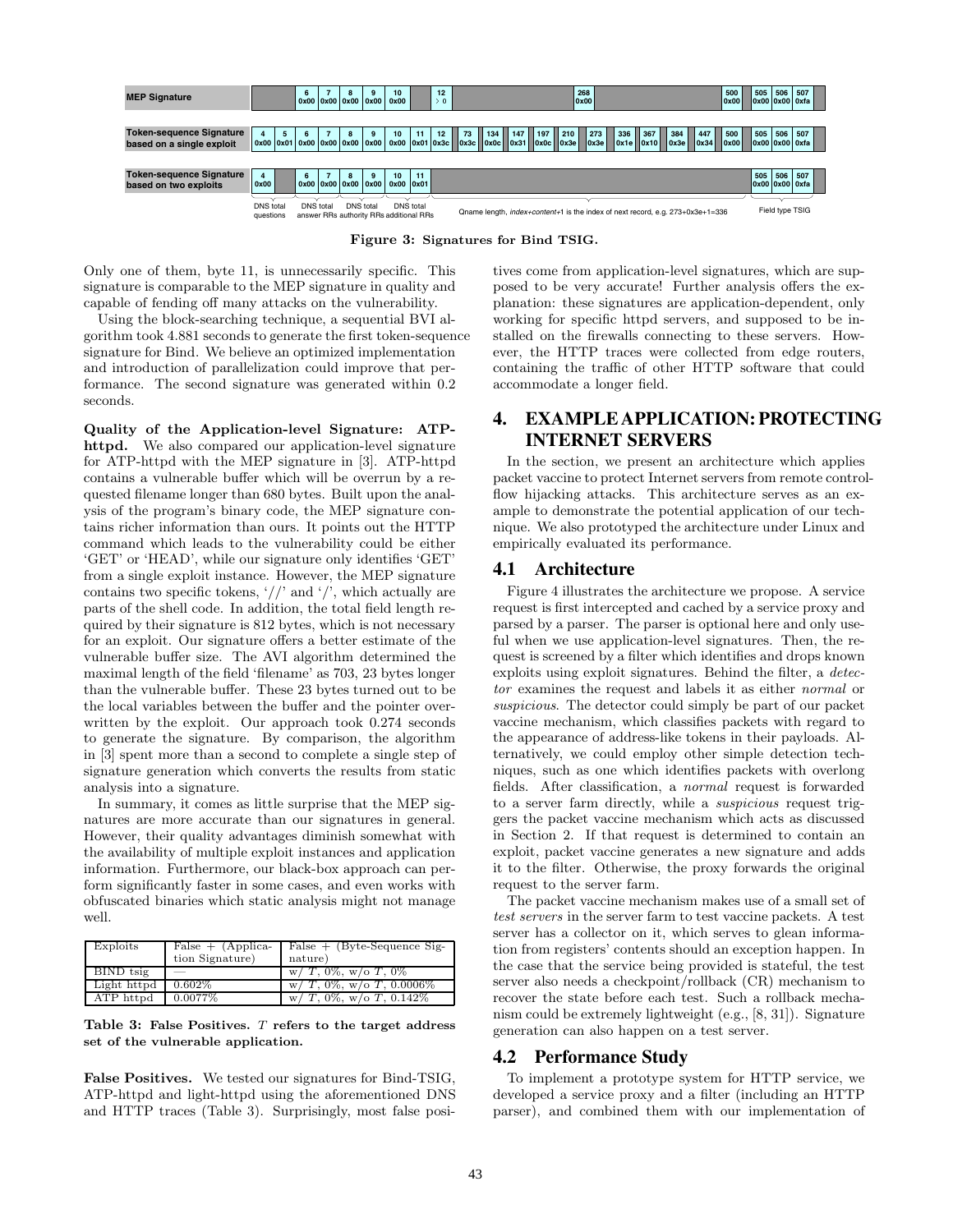

**Figure 4: An architecture to protect Internet servers using packet vaccine.**

packet vaccine (Section 3.1) which contains a detector. Since HTTP is a stateless service, we did not implement the processlevel CR in this prototype.

Over the prototype system, we carried out a performance test. Two hosts were used in our experiment, one for both the proxy and the test server and the other for the web server. Both were equipped with 2.53GHz Intel Pentium 4 Processor and 1 GB RAM, and running Redhat Enterprise 2.6.9-22.0.1.EL. They were interconnected through a 100MB switch. We utilized an Apache 2.0.55 to provide web service. In our experiment, we evaluated the performance of our implementation from the following perspectives: (1) *Server overheads*, where we compared the workload capacity of our implementation with that of an unprotected Apache server; (2)*Client-side delay*, where we studied the average delay a client experiences under different test rates.

**Server overheads.** We tested the workload capacity using ApacheBench (ab) 2.0.41-dev, which comes bundled with the Apache source distribution. ApacheBench is a tool for benchmarking the Apache web server. In our experiment, we measured the workload capability in terms of requests processed per second (requests/second) under the following five server configurations: (**0**) 'Apache only', (**D0**) 'Apache and the proxy on different hosts', (**S0**) 'Apache and the proxy on the same host', (**D1**) 'Apache on one host, and the proxy and packet vaccine on another', (**S1**) 'Apache, proxy and packet-vaccine all on the same host'.



**Figure 5: The workload capacities in five different server settings.**

Figure 5 illustrates the experiment results. At a first glance, it seems that our implementation brought down the Apache's performance by about 44% in the setting (**D1**) and about 29% in the setting (**S1**), which is quite unpleasant. A close look at the results, however, reveals that the major performance penalty came from the service proxy. The homegrown proxy used in our proof-of-concept implementation could not keep up with the high-performance of Apache and therefore dragged down the performance of the whole system. Simply adding the proxy into the system introduced about 43% performance penalty in (**D0**) and 27% in (**S0**). On the other hand, the packet vaccine components worked pretty fast. They only affected the performance by 1% to

2%. Therefore, we tend to believe that a high-performance HTTP proxy could greatly improve the workload capability.

**Client-side delay.** Once the detector identifies a suspicious request, a round of exploit detection will be triggered to test that request. This introduces delay to a legitimate client if the request turns out to be innocent. Here, we call the ratio of service requests being tested (i.e., the fraction deemed suspicious) the *test rate*. If the test rate increases, the average delay experienced by a legitimate client will also increase. In our experiment, we studied the change of the client-side delay against different test rates. We carried out both a local experiment within IU's campus network and a cross-campus experiment between IU and NCSU. The experimental results are presented in Figure 6.



**Figure 6: The average delay experienced by a local or remote client.**

As we expected, the average delay for a local client increased almost linearly with the test rate. However, this result could be misleading, as the local client experienced much smaller round trip delay (RTD) than an average Internet user: the RTD in a campus we measured is around  $300\mu s$ , while the average RTD on the Internet is much larger. Therefore, an Internet client's perception of the presence of packet vaccine could be completely overshadowed by the RTD. This was confirmed in the cross-campus experiment: as presented in Figure 6, the 75ms RTD between the two campuses dominated the client-side delay, making the 1ms overhead of our protection mechanism negligible.

In summary, packet vaccine does introduce performance penalties to the server, but we believe this penalty is acceptable if weighed against the security enhancements it offers.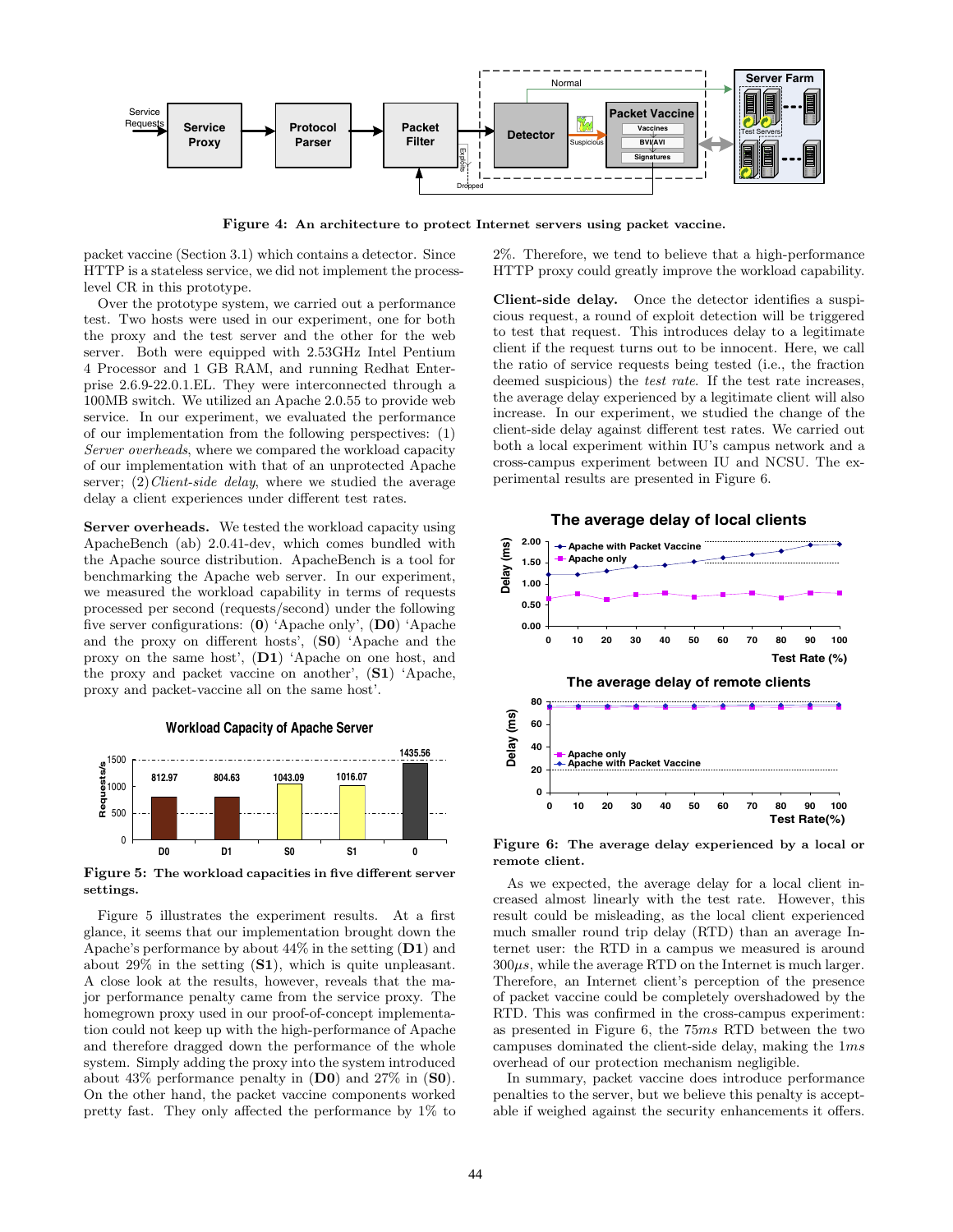On the other hand, the client-side overhead is almost negligible, being dwarfed by the RTD an average Internet client experiences.

## **5. LIMITATIONS**

Packet vaccine may have false negatives in exploit detection. For example, there is a possibility that the randomizations performed by our approach destroy the exploit's semantics. This seems more likely to occur for applications using binary protocols, though so far we have not found an example "in the wild". In general, our approach is more reliable in protecting applications using text-based protocols. Several ways to reduce the likelihood of this problem were discussed in Section 2.3. A simple approach is to generate multiple vaccines, each randomizing one byte of an addresslike token. In this way, if the exploit semantics survives any of these randomizations, our approach will detect the exploit.

Our approach cannot work directly on packets with encrypted payload or checksums. In this case, we need an application-level proxy to decode these packets and construct new packets for vaccine generation.

Both types of signatures we use in our research are limited in their capabilities to represent necessary exploit conditions. For example, null-httpd contains a vulnerability that allows one to specify a smaller buffer while supplying a longer payload. An ideal signature is to check whether the real payload size matches the specified size. However, none of our signatures can describe this condition. We leave it to future work to examine how to use our black-box techniques to acquire information for more expressive signatures [38, 3].

## **6. RELATED WORK**

Network anomaly detection (NAD) has been widely used to detect exploit attempts from network traffic [41, 39, 35, 12]. A typical network signature generator extracts common substrings from attack dataflow as an exploit signature. Examples include Earlybird [30], Honeycomb [11], Autograph [10], SweetBait [26], Polygraph [22], Hamsa [13] and PADS [32]. Signature generation solely relying on network information can be misled into generating an incorrect signature by carefully crafted attack packets, which helps a worm to evade detection [25] or causes legitimate packets to be dropped.

Host-based approaches make use of host information to detect anomalies and generate signatures. As exploits actually happen on a host, these approaches can be more accurate than network-based approaches. TaintCheck [23], VSEF [21], Minos [6], Vigilante [5] and DACODA [7] track dataflow through a process from the receipt of a network packet (or modification thereof [23]) to the point where an anomaly happens, e.g., jumping to an address offered by the input data. These approaches can slow the running process significantly, however, by an order of magnitude or more. In contrast, our vaccine mechanism tracks suspicious dataflow in a black-box fashion, which is significantly faster than these gray-box approaches and still preserves much of their accuracy in cases we have explored. Some host-based approaches apply static analysis [3] to identify a program's vulnerabilities. Such an approach no longer works over wellobfuscated binaries.

Liang et al. and Xu et al. proposed two approaches [40, 14] that use memory address-space randomization (ASR) to foil exploit attempts, and then automatically generate signatures through forensic analysis of the related exceptions. In particular, COVERS [14] was the first to propose a novel construction of application-level signature which uses field length to characterize a buffer overflow vulnerability. Although we also use this signature, our AVI technique augments their approach by making an accurate estimate of the field length. Our technique also offers a more reliable way to correlate exceptions with the exploit packets.

In an attempt to find a balance between performance and accuracy, several hybrid approaches combining networkbased and host-based techniques have been developed [1, 15, 29]. However, many of them are based on instrumenting a vulnerable program's source code, and are therefore less suitable for protecting commodity software. HACQIT [27] invokes a test process after an exploit crashes a protected program, and replays suspicious packets to a sandbox running the same program to monitor whether the same exception happens again. However, this approach does not offer a reliable means to establish a correlation between the exception and the exploit inputs.

The vaccine technique can trace its root to software robustness testing, especially software-implemented fault injection (SWIFI) [18]. SWIFI is a software testing and evaluation method which involves inserting random faults into a system to determine its response to these faults. Some important SWIFI systems include the Crashme program [4], the Fuzz project [17], the FIAT system [2], the FERRARI system [9], the FTAPE system [36], and Ballista [33]. Our proposal differs fundamentally from these approaches in two respects. First, we rely on anomalous packets to guide vaccine generation, making our vaccines more likely to reveal a program's vulnerabilities than the random faults used in a typical SWIFI approach. Second, we aim at exploit prevention and will generate exploit signatures to shield the software vulnerabilities discovered.

# **7. CONCLUSIONS**

In this paper, we presented packet vaccine, a fast, blackbox technique for exploit detection, vulnerability diagnosis and signature generation. We described its design and examples for its application. We also implemented a proofof-concept prototype, and evaluated our technique using it. Our experimental results demonstrate the effectiveness of our technique, which successfully captures real exploits and generates effective signatures, and its efficiency, which improves over gray-box approaches in many cases.

# **8. REFERENCES**

- [1] K. G. Anagnostakis, S. Siridoglou, P. Akritidis, K. Xinidis, E. Markatos, and A. Keromytis. Detecting targeted attacks using shadow honeypots. In *Proceedings of USENIX Security Symposium 2005*, August 2005.
- [2] J. H. Barton, E. W. Czeck, Z. Z. Segall, and D. P. Siewiorek. Fault injection experiments using FIAT. *IEEE Trans. Comput.*, 39(4):575–582, 1990.
- [3] David Brumley, James Newsome, Dawn Song, Hao Wang, and Somesh Jha. Towards automatic generation of vulnerability-based signatures. In *Proceedings of the 2006 IEEE Symposium on Security and Privacy*, 2006.
- George J. Carrette. CRASHME: Random input testing. http://people.delphiforums.com/gjc/crashme.html, as of March, 2006.